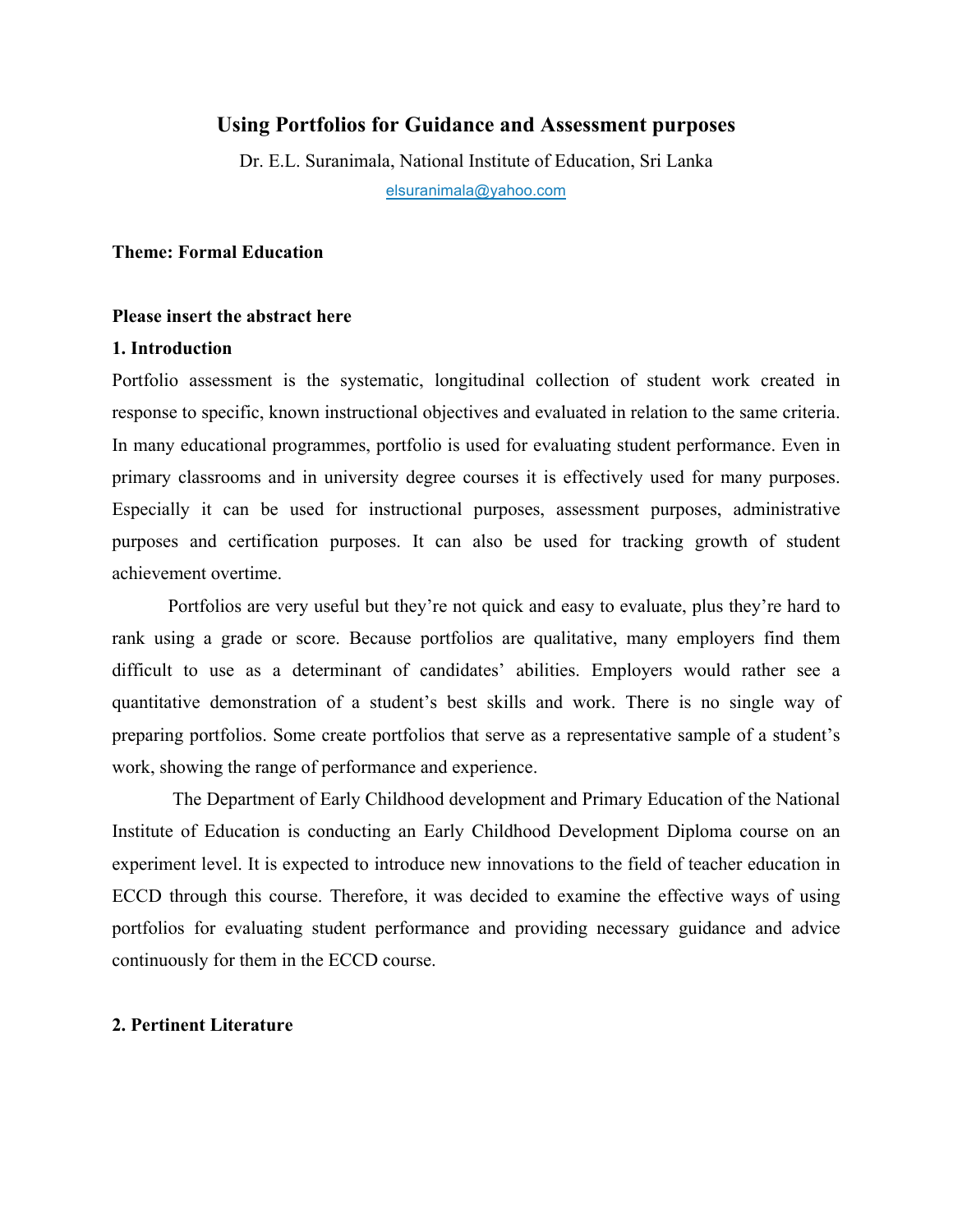As the present study was an exploratory study, it was very important to define the portfolios, identify their possible uses and the procedures that can be used for development of portfolios in the light of a comprehensive literature review.

**What is a portfolio**: Different people give different interpretations for portfolios and use them for different purposes in educational settings. **Jon Mueller (1993)** explained that "A portfolio is not the pile of student work that accumulates over a semester or year. Rather, a portfolio contains a purposefully selected subset of student work. "Purposefully" selecting student work means deciding what type of story you want the portfolio to tell."

"Portfolio assessment is the systematic, longitudinal collection of student work created in response to specific, known instructional objectives and evaluated in relation to the same criteria." According to some "Portfolios are collections of student work representing a selection of performance."

The Educational Resources Information Center gives a broad meaning that "portfolio is a purposeful collection of student work that tells the story of student achievement or growth.

**The uses of portfolios:** Portfolios can be used effectively for a number of purposes in educational programmes. Mainly portfolios are used for assessing student's progress continuously.

According to Educational Resources Information Center, there are four main uses of portfolios.

- 1. Instructional uses 2. Assessment Uses
- 3. Certification of competence, 4. Tracking growth over time.

Authentic Assessment Toolbox (1993) explained the uses of portfolios as follows:

a. to show growth or change over time

- b. to help develop process skills
- c. to identify strengths/weaknesses
- d. to track development of one or more products or performances

Therefore, in the present study also these different uses were explored.

**How portfolios should be developed:** Jonathon Mueller( 1993) has introduced seven steps of developing portfolios as follows: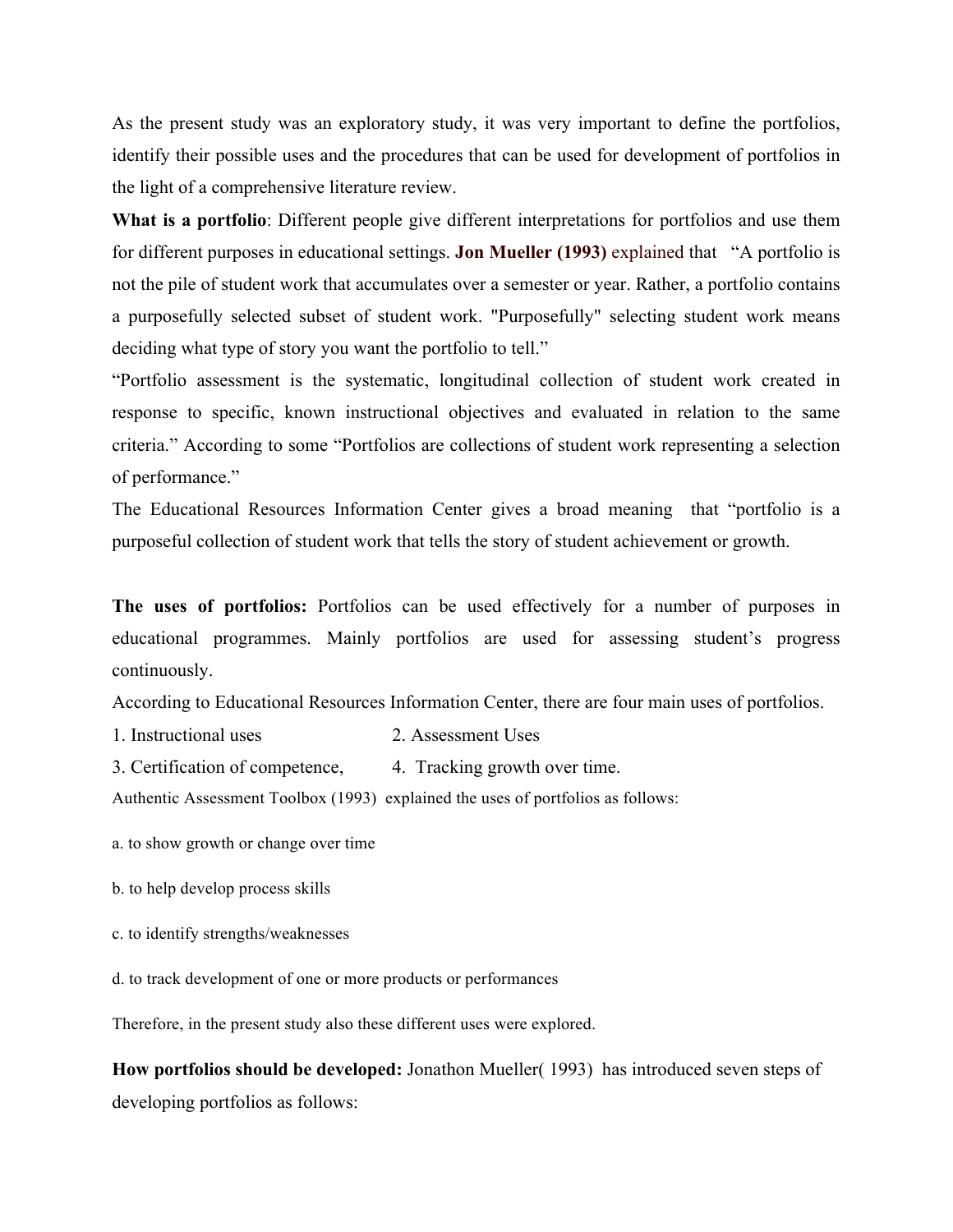**1. Purpose-** As the first step, to identify the purposes of developing portfolios.

- **2. Evidence-** Be clear about the evidence that the portfolio creates
- **3. Content-** What samples of student work will be included?
- **4. Process-** What processes will be engaged in during the development of the portfolio? Selection of content, Communication, Evaluation.

**5. Management -** How will time and materials be managed in the development of the portfolio?

**6. Communication** How and when will the portfolio be shared with pertinent audiences?

**7. Evaluation** If the portfolio is to be used for evaluation, how and when should it be evaluated? The Researchers were able to get an insight into the above aspects by conducting the literature review and the planning, implementation and evaluation of outcomes of the study were also completed in line with the ideas emerged from the literature.

# **3. Research Methodology**

# **Objective of the Research study**

There are two main objectives in this study.

- To identify the effective way of preparing portfolios with the students following the Early Childhood diploma course.
- To identify the effective way of providing continuous guidance and support for students through portfolios.

## **Methods of Data collection**

Action research design was followed to conduct the research study. Students' portfolios, evaluation forms and interviews were used as formal methods for data collection. Informal observations, discussions with students and teachers were also used where necessary.

## **4. Findings of the study**

The experience gained by the staff and students through the introduction of portfolio as an evaluation tool is presented under three themes.

## **(a) Introducing portfolios to the students**

As the using portfolios is entirely new concept for most of the learners, introducing them the portfolio was a new experience. At the first instant, most of the participants had perceived it as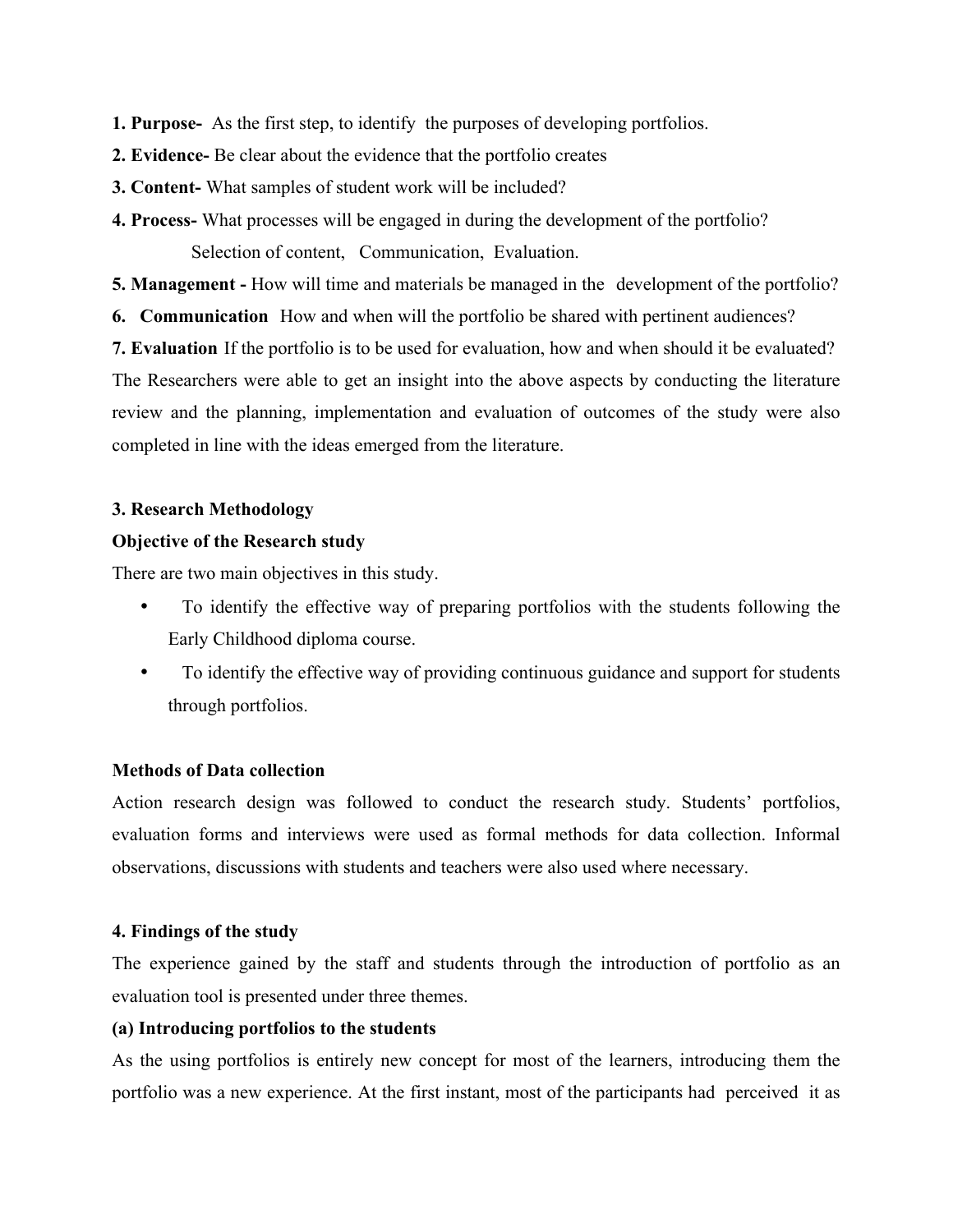something not deferent from just a report. It was witnessed as some participants initially produced plans and drafts for more comprehensive project reports. Some were compiling nicely written lecture notes to make a file of information for the purpose of portfolios. Carefully screening of their written pieces with the support of a series of consecutive supervision sessions was the major mechanism used to make them familiar with the portfolios.

The students had been told that their portfolios would be considered as a mean of assessing their performance that the completion of their course. Initial discussion revealed that their attention toward maintaining portfolios was not so optimistic as..

# *…….using it to do final assessment would be an extra burden as we are not so familiar with …..are not sure whether we can do it enough.*

## Student daily note.

At the beginning, they believed that final assessment would be better only with the generally accepted way, other than considering even portfolios. During regular supervision sessions, it was necessary to change their attitudes towards portfolios and the procedures to be followed in preparing portfolios. That portfolios shold not make them confused as well as it should not become an extra burden to them. Further, they had to be convinced on the about the benefits they would get from maintaining portfolios.

#### **(b) Maintaining portfolios.**

The prior objective of maintaining the portfolios was to guide students to apply the theoretical knowledge as much as possible in practical situation. It was also considered as a leavening extended activities. In this attempt, development and maintaining portfolios were considered as a joint effort and responsibility of both the supervisor and the each individual learner. At the beginning, the supervisor and each learner had to come to agreement on how the work related to a particular portfolio would be carried out.

One of the expected outcomes was the regular interaction between the supervisor and the learner through the learner through the portfolios. At the beginning of each monthly session, learner was instructed to submit the portfolio to their supervisor which would be carefully reviewed and given back to the learner with necessary feedback. During the first three months only around one third of the students submitted though, later however almost all of them submitted them monthly as requested.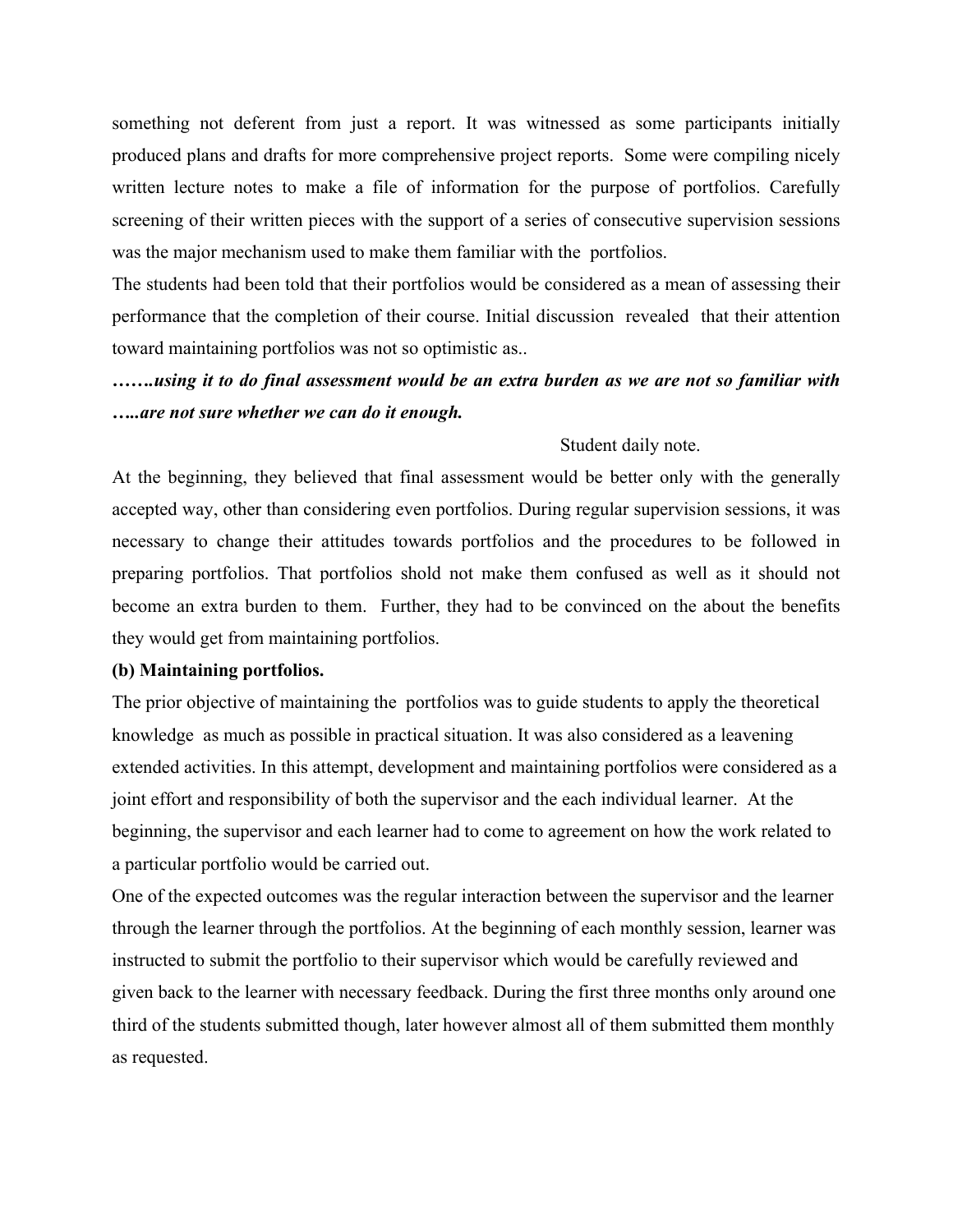Learners were expected to provide a summary of each lecture /session, comments on the practical approach they had used to tryout the knowledge gained , their reflections on the application of the theoretical knowledge and the limitations identified through the process in the portfolio.

In writhing lesion summery, they were struggling at the beginning as some of the lectures were too lengthily and comprehensive. But as the time passed, they identified some meaningful practices which could be used to find the core ideas of the lecture and write the summary. Gradually they became very familiar in writing very impressive summaries giving the witnesses that their improvements in the organizing and analytical skills. Later they used to use numerous ways of presenting the summaries such as tables, charts, diagrams and various types of graphs. The most important part of the portfolio was the practical approach used for trying out the theoretical knowledge. As most of the students were newcomers to the teaching learning process in a ECD course, it was a big challenge to introduce them to the working culture. Among the other difficulties the following were prominent.

- Finding the suitable centre to conduct practical sessions.
- Working cooperatively with the staff in those centres.
- Preparing and conducting learning activities.
- Using appropriate teaching techniques.
- Working friendly with children.
- Identifying needs and desires of children.

However, gradually they got to be familiar with the practical concerns of those issues.

It seemed that a considerable percentage of students had engaged in those processes only for the sake of doing that, but some were very enthusiastic and trying to follow the correct strategies. At the end, Almost all the learners could encounter the difficulties mention above successfully and they not only developed the meaning of theoretical knowledge practically but also prepared their teaching practice component in advance.

They were guided to think critically and commence on their theoretical knowledge based on the practical knowledge. The strategies such as arguing for and against, generalizing etc. have proven that the portfolio provided a good opportunity for them to broaden their views.

## **© Assessing the portfolios.**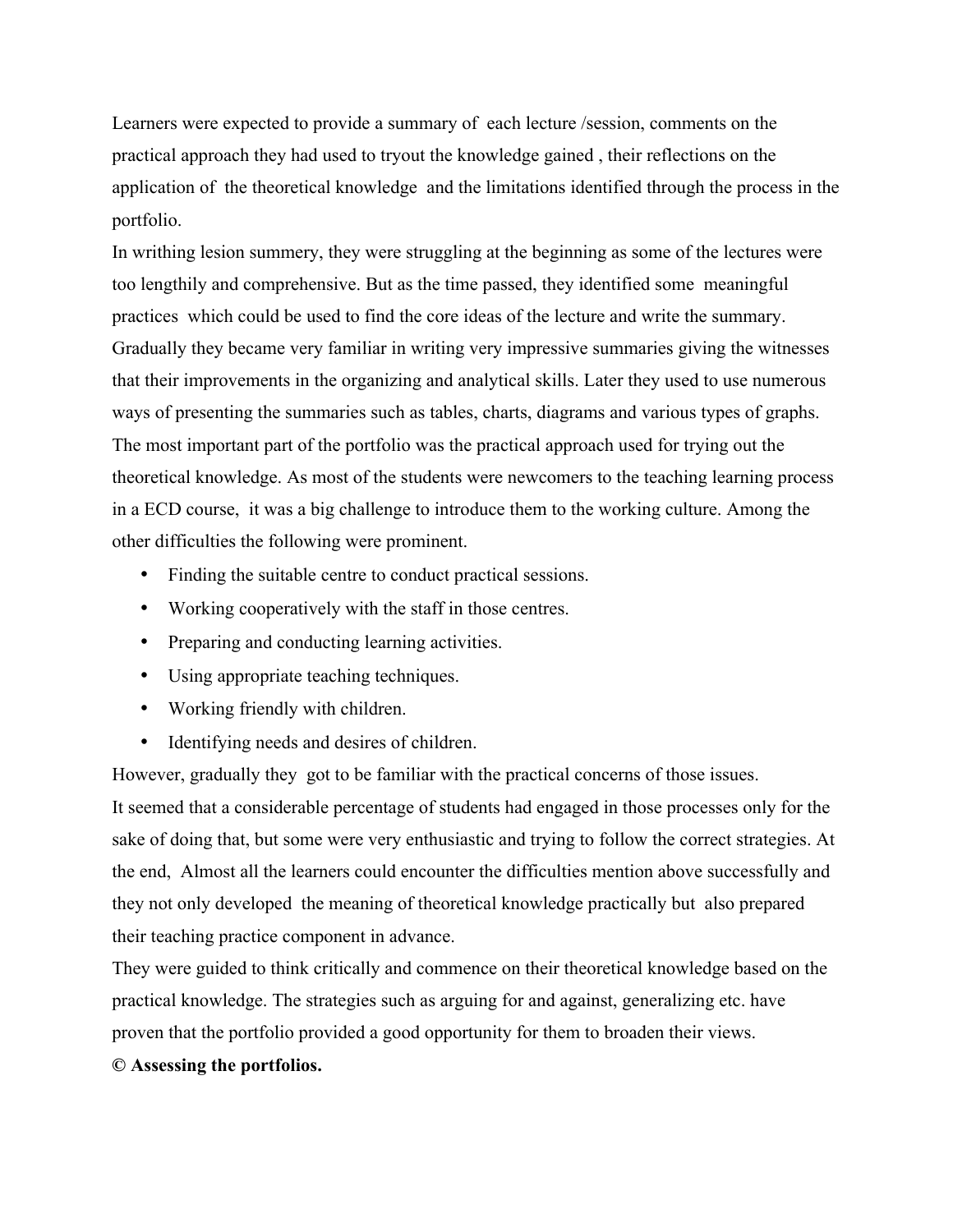As the capabilities, tendencies and competencies in deferent areas related to their educational and professional background, extra curricular and co-curricular activities, they appeared in deferent ways at the beginning. So in assessing portfolios, much emphasis was given for the development of learners rather than the end of product. However they were encouraged to enrich their portfolios with their own specified talents.

The following assessment criteria was used to assess student portfolios:

1. Marks allocated for the final portfolio under different sub themes

2. Supervisor's evaluations on the progress and procedures

3. Assessments on the face to face discussions

Among the most important outcome, the following were prominent.

**1.** Students had shown a substantial improvement in their capabilities in planning, developing and improving the portfolios throughout the process.

Their skills related to developing and implementing teaching learning events had been remarkably improved. Further, they have shown an improvement in their their analytical and organizing skills. Instead of having just a set of lecture notes, most of them have really understood the meaning of those practically.

**2.** Teachers who had play the role as supervisors also improved their understanding on how to support and guide students for development of meaningful portfolios.

**3.** Most of them had considered this as an opportunity to show and develop their talents. During discussions, they were allowed to share those with others.

**4.** Students had the opportunity to experience in working closely with their lectures and to maintain a very close relationship. There was a tendency to freely express their learning difficulties and the short comes of organizational matters directly to the supervisor. In this way, they could sort out most of their problems which otherwise may have affected badly on their progress.

## **5. Conclusions**

Maintaining portfolios for continuous assessment is a challengeable task as the concept is not so familiar for most of the learners. However, the benefits that can be taken for both trainers and trainees are too numerous. Experimentally, portfolio can be introduced as an instrument for teaching and providing guidance and counseling for students and making learning and